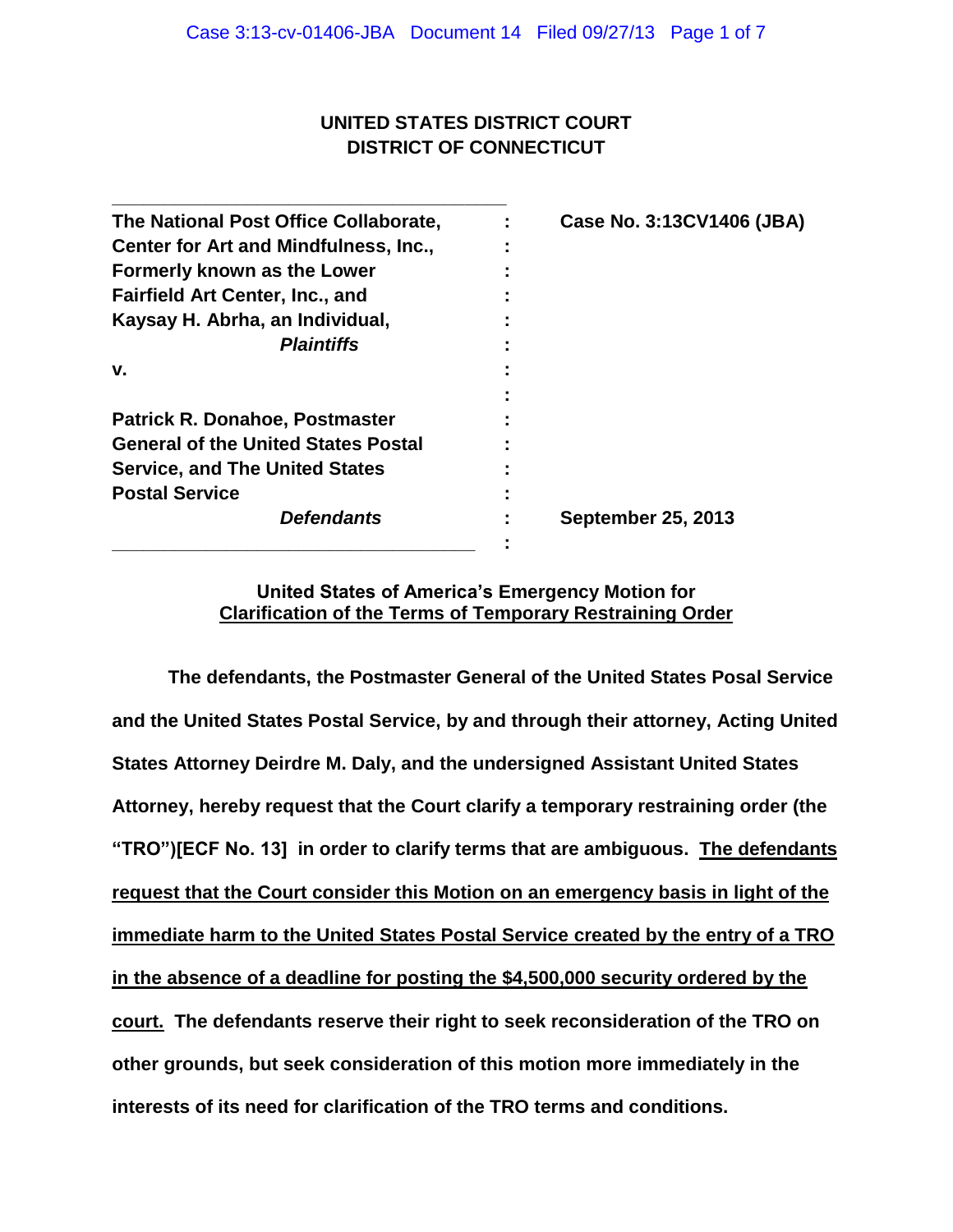**The defendants request immediate clarification of the TRO because:** 

- **1) the TRO fails to impose a deadline by which the plaintiffs must post security required pursuant to Fed.R.Civ.P. 65(c) and thus unfairly exposes the USPS to significant, unmitigated risk;**
- **2) the TRO fails to specify that it terminates automatically of its own terms within fourteen (14) days unless extended by further order of the court as required by Fed.R.Civ.P. 65(b)(2). As presently worded the TRO implies that the injunction will exist for an indefinite period of time, stating the defendants are enjoined "pending a hearing and ruling on the Plaintiff's application for a preliminary injunction or further order of the court" <sup>1</sup> ; and,**
- **3) the TRO fails to direct the plaintiffs to discharge the Notice of** *Lis Pendens* **filed on the Stamford, Connecticut Land Records notwithstanding the plaintiffs' admissions that the Notice was filed erroneously as to two of the plaintiffs.**

**In support of this Motion, the defendants respectfully represent the following:**

**1. The United States Postal Service ("USPS") owns real property known as 421 Altlantic Street, Stamford, CT, ("Property"), and was scheduled to sell the Property on September 25, 2013 to a buyer for \$4,300,000. On September 25, 2013, the plaintiffs recorded a Notice of** *Lis Pendens* **against the Property (the "Notice") and commenced this case by filing a verified complaint with this Court.** 

l

The TRO states that the defendant is enjoined, "pending a hearing and ruling on the Plaintiff's application for a preliminary injunction or further order of the court." ECF No. 13, page 5.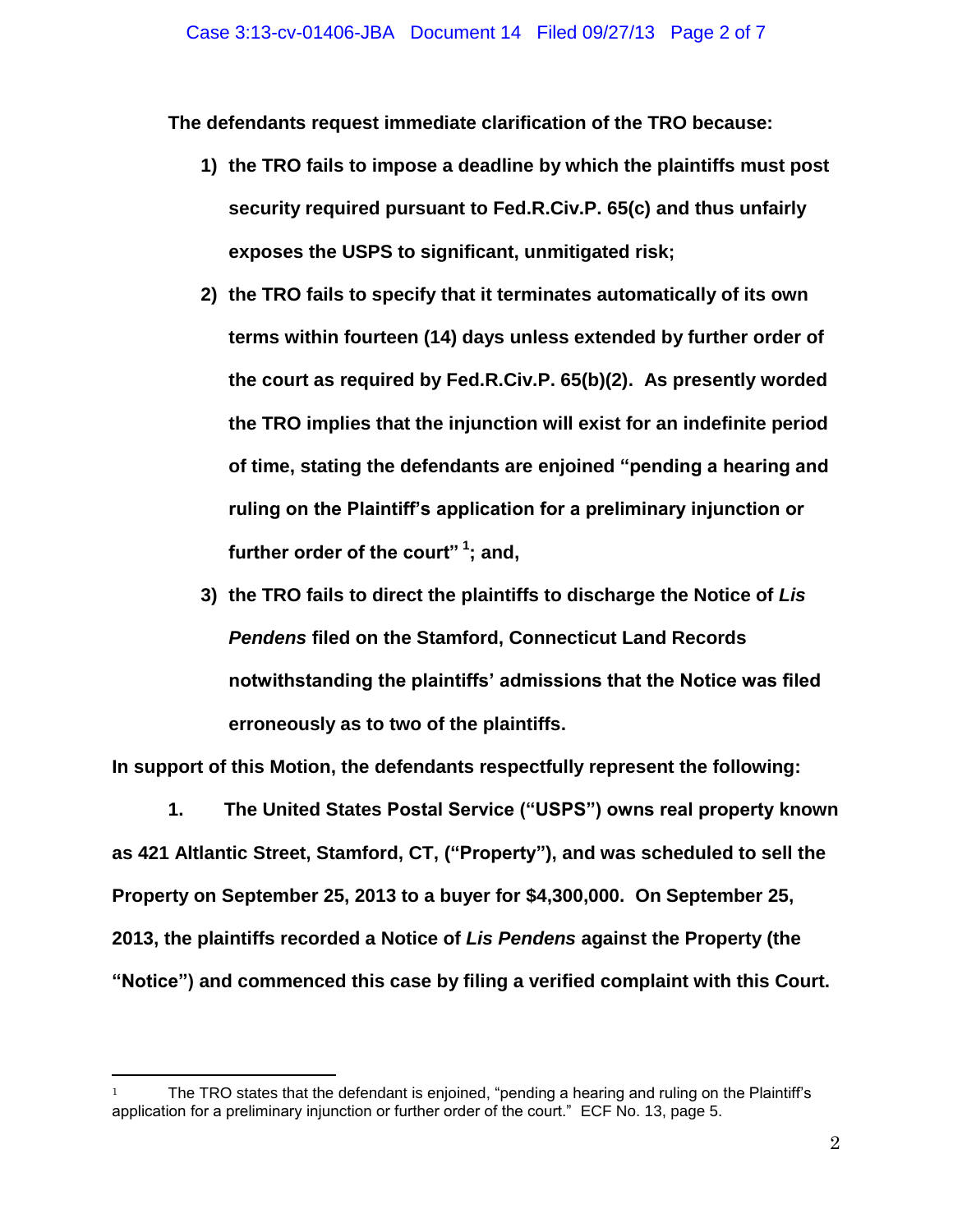### Case 3:13-cv-01406-JBA Document 14 Filed 09/27/13 Page 3 of 7

**2. In a telephonic hearing held from approximately 5:30 p.m. to approximately 7:00 p.m. on September 25, 2013, the defendants advised the court that the USPS was a party to a purchase and sale agreement requiring it to convey marketable title to the Property to a purchaser on that day, on September 25, 2013, and that the purchase price for the Property was \$4,300,000. The United States advised the court that the timing of the sale of the Property – with a closing for September 25, 2013 – was important to the USPS. The purchase and sale agreement between the buyer and USPS provides that time is of the essence as to the closing date.**

**3. The court's determination that security of \$4,500,000 is required to protect the interests of the USPS will be of absolutely no effect without an immediate deadline for the posting of such security. Unless the plaintiffs are required to post a bond by a time certain on Friday, September 27, 2013, the USPS will be in a position where it is prohibited from selling the Property and there will be no security available to compensate the USPS for the loss of the ability to complete the time-is-of-the-essence transaction.**

**4. First, therefore, the defendants seek an order of the court setting a deadline of 2:00 p.m. on September 27, 2013 for the plaintiffs to post the security ordered by the TRO with the Clerk of the Court. Fundamental fairness requires that the court impose a deadline of a time certain on Friday, September 27, 2013 by which the plaintiffs must post security in the amount of \$4,500,000. The time to post security for a TRO cannot be open-ended because the passage of time** 

3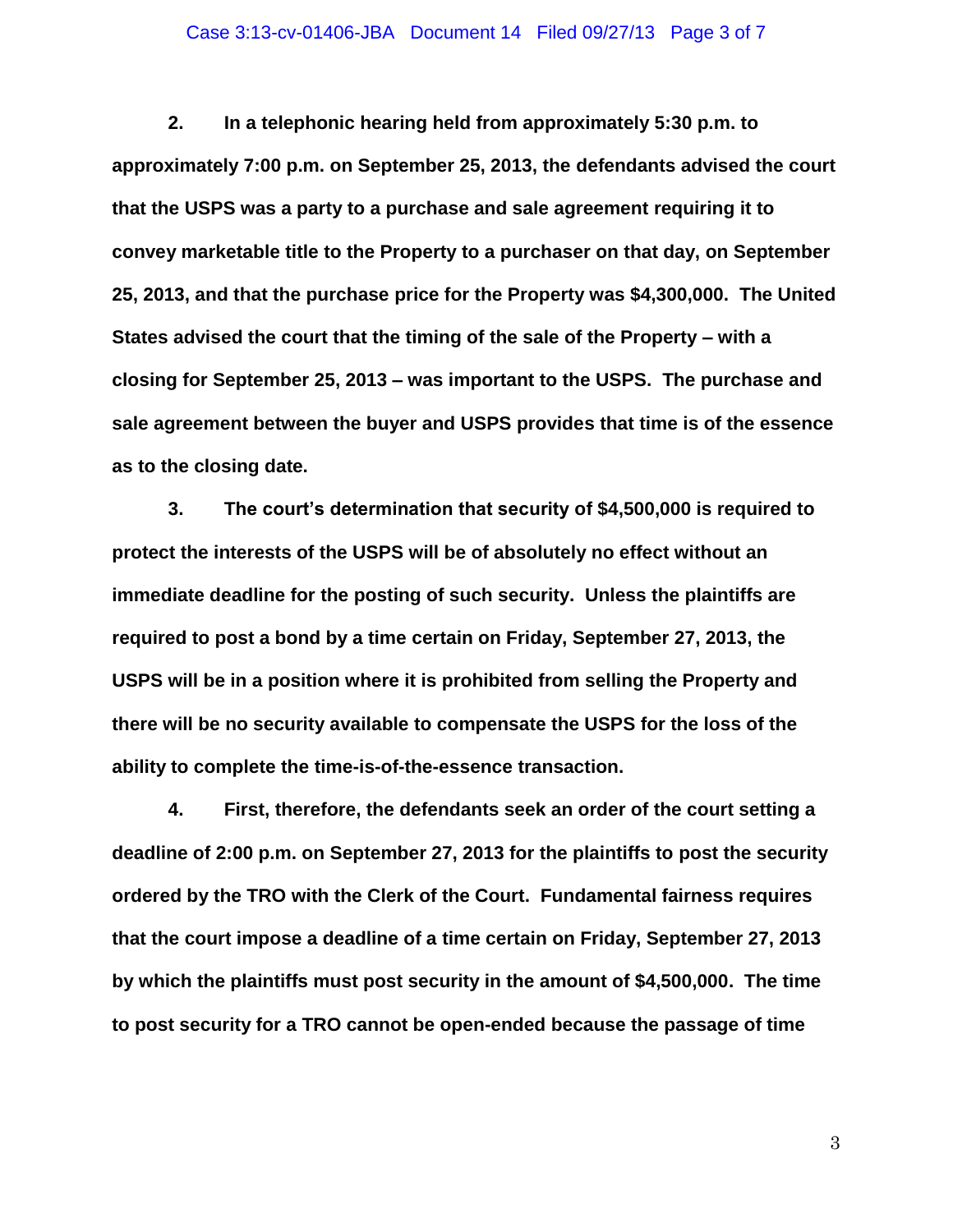#### Case 3:13-cv-01406-JBA Document 14 Filed 09/27/13 Page 4 of 7

**without the posting of the security will defeat the purpose of assessing the plaintiffs a countervailing weight to the burden of the TRO.**

**5. The defendants note that the plaintiffs did not offer to post a bond in any specific amount during the TRO hearing and there is nothing in the record to suggest that they are able to post the bond required by the TRO. The defendants submit that a deadline of no later than 2:00 p.m. on Friday, September 27, 2013 for plaintiffs to post a bond in the amount set by the court should be imposed.** *Cf., In re: River Hills Apartment Fund,* **813 F.2d 702, 708 (5th Cir. 1987)(***time allowed to post bond was not unduly short in view of the circumstances of the case).*

**6. Such a deadline – of no later than 2:00 p.m. on Friday, September 27, 2013 – is fundamentally fair since the plaintiffs commenced this case and sought the entry of the TRO on the morning of September 25, 2013. The plaintiffs, being represented by experienced counsel, knew prior to that date that Fed.R.Civ.P. 65(c) requires the court to determine and require the posting of security. Under these circumstances, the 2:00 p.m. deadline is reasonable. Preparations to line up a bond should have been underway prior to the filing of the complaint. This court has recognized the Second Circuit's observation that under Rule 65, "generally the moving party must demonstrate confidence in his legal position by posting bond in an amount sufficient to protect his adversary from loss in the event that future proceedings prove that the injunction [or, here, the TRO] issued wrongfully."** *Country Fare LLC v. Lucerne Farms***, 2011 WL 2222315 (C.Conn. 2011)(VLB), citing** *Nokia Corp. v. InterDigital, Inc.***, No. 10–1358–cv, 2011 WL** 

4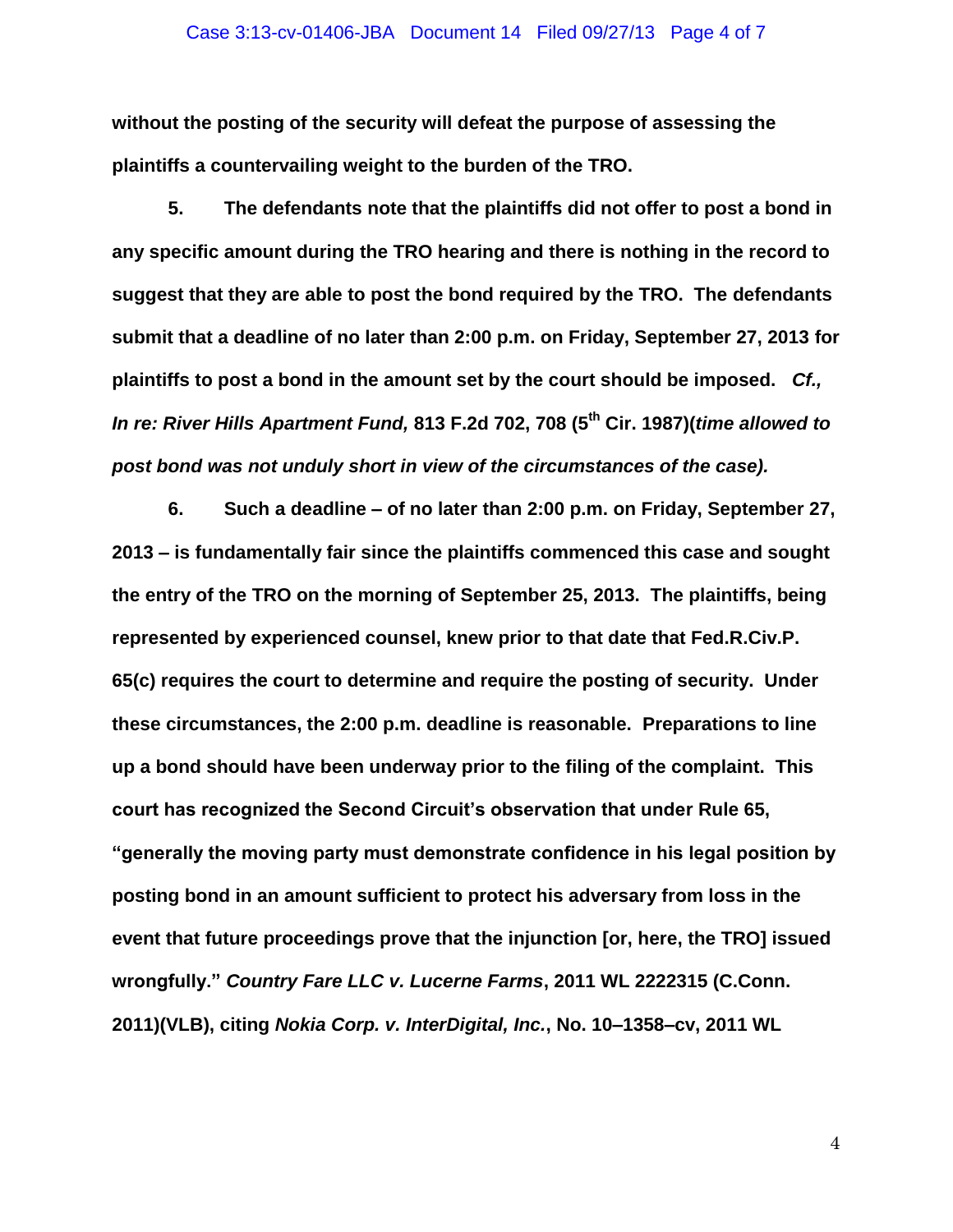**1944309, at \*3 (2d Cir. May 23, 2011)(***citing Edgar v. MITE Corp.***, 457 U.S. 624, 649 (1982)).** 

**7. If the plaintiffs are unable to meet the obligation to post security with the Clerk of the Court by 2:00 p.m. today (or such other time as the court may order) the United States requests that the court clarify that the TRO will be expire by its own terms and the USPS will no longer be enjoined.**

**8. Second, Fed.R.Civ.P. 65(b)(2) provides that temporary restraining orders like the TRO entered here expire at a time set by the court after entry, but that time period may not exceed fourteen (14) days. The language used here, that the that the defendant is enjoined, "pending a hearing and ruling on the Plaintiff's application for a preliminary injunction or further order of the court," is ambiguous and may be read to impose an injunction beyond the maximum fourteen (14) day time period prescribed in Rule 65(b)(2).** *See,* **ECF No. 13, page 5. For clarity and to eliminate further litigation regarding the term of the TRO, the defendants request that the court enter an order clarifying that the term of the TRO is a maximum of fourteen (14) days after the entry date of the original TRO order (***i.e***., fourteen (14) days after September 26, 2013).**

**9. Third, the plaintiffs admitted during the TRO hearing that they filed the Notice of** *Lis Pendens* **on the Stamford Land Records in the names of all three plaintiffs, and further admitted that the only plaintiff asserting a claim to an interest in the title to the Property (albeit obscurely in Count Four of the Complaint) is Center for Art and Mindfulness, Inc., formerly known as the Lower Fairfield Art Center, Inc. (the "Center"). Because Connecticut General Statutes §** 

5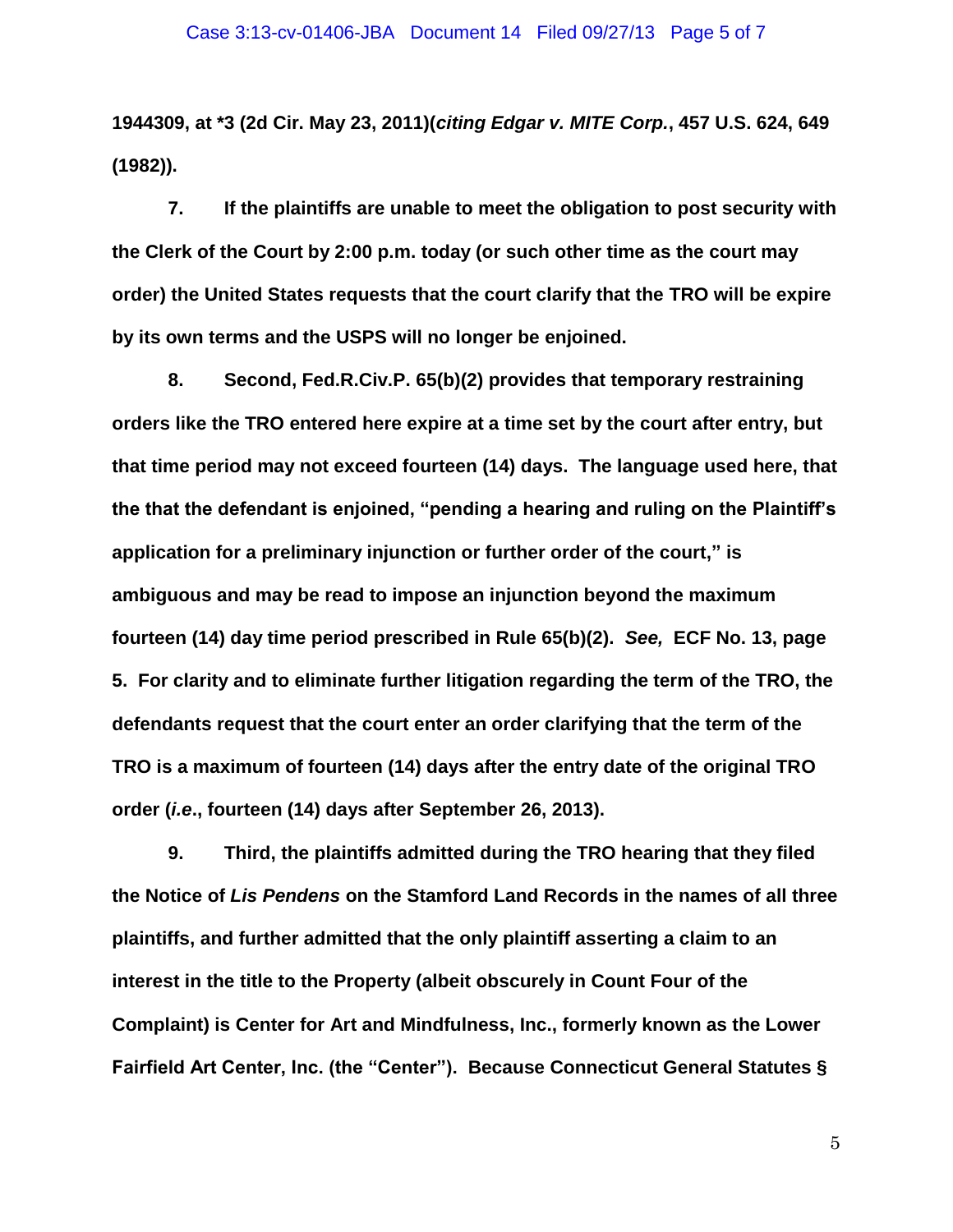### Case 3:13-cv-01406-JBA Document 14 Filed 09/27/13 Page 6 of 7

**52-325a authorizes only parties asserting a claim to an interest in the title to real property to file such a notice, and as the plaintiffs conceded during the TRO hearing that two plaintiffs clearly possess no such claim, the TRO should direct the plaintiffs to correct their admitted error on the Stamford Land Records by immediately discharging the Notice of** *Lis Pendens* **as asserted by the National Postal Collaborate and Mr. Kaysay H. Abrha.** 

**WHEREFORE, the defendants respectfully request that the court clarify the TRO as described in this Motion through the issuance of a supplemental order of this court, and further reserves its right to make additional arguments regarding the validity and extent of the relief granted by the TRO.**

**Respectfully submitted,**

**DEIRDRE M. DALY ACTING UNITED STATES ATTORNEY**

*/s/ Ann M. Nevins* **ANN M. NEVINS ASSISTANT UNITED STATES ATTORNEY FEDERAL BAR NO. CT06484 1000 LAFAYETTE BLVD., 10th Floor BRIDGEPORT, CT 06604 (203) 696-3000 Email: Ann.Nevins@usdoj.gov**